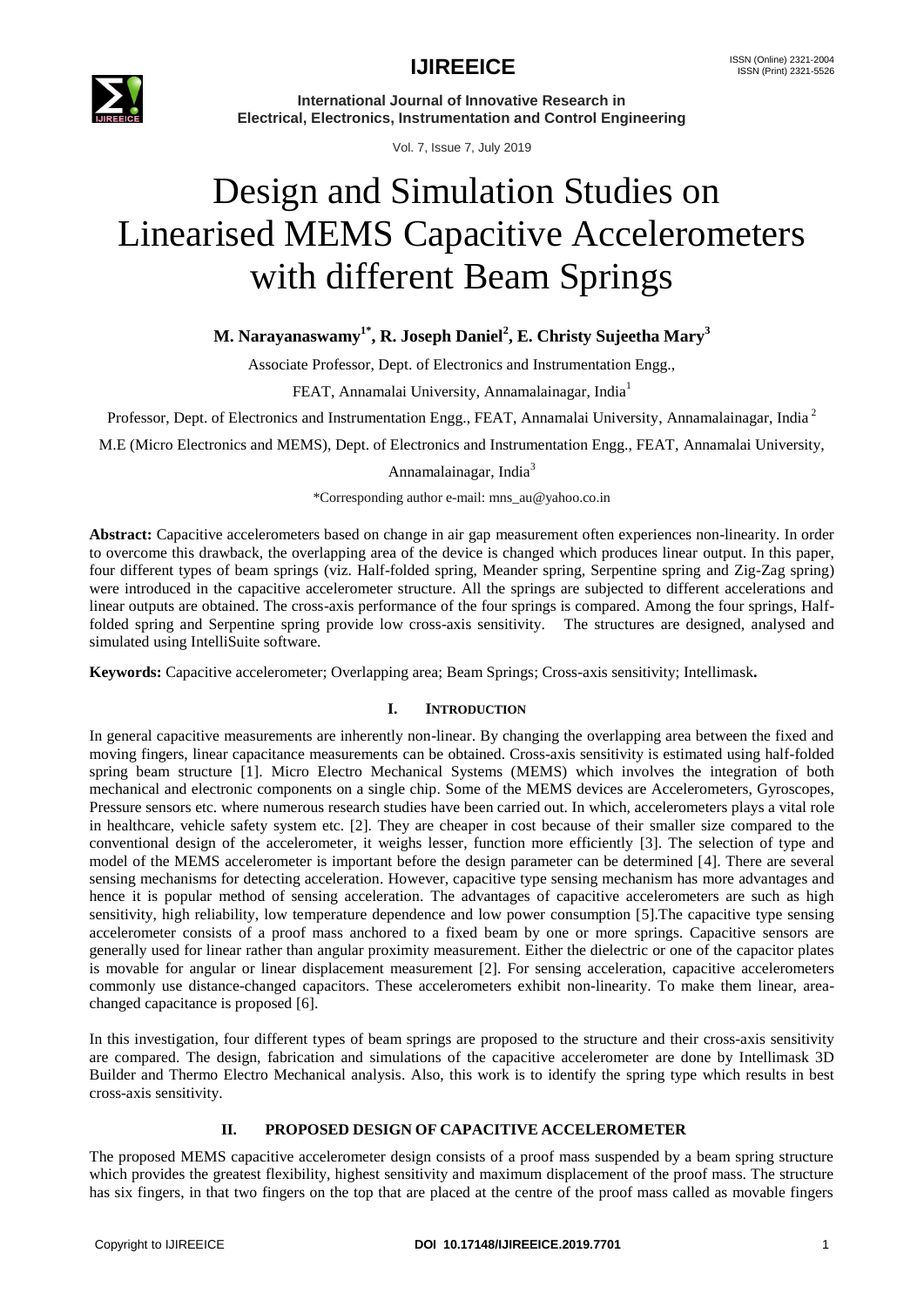

#### **International Journal of Innovative Research in Electrical, Electronics, Instrumentation and Control Engineering**

Vol. 7, Issue 7, July 2019

shown in Figure 1 and four fingers that are kept fixed at the bottom of the proof mass called as fixed fingers shown in Figure 2. The spring beam holds the proof mass. Two comb-shaped fixed electrodes with their fingers side by side are alternately placed under the mass. An external force is applied to the proof mass through the suspended beam. The proof mass along with the movable fingers moves in the direction of the force applied. The movement of the fingers from its original position changes the overlapping area between the fixed and moving fingers and hence the capacitance changes. Here, the distance between the fixed and moving fingers remains constant.



Figure 1. Movable fingers at the Top of the Proof mass.



Figure 2. Fixed fingers at the bottom of the Proof mass.

### **III. DIFFERENT BEAM SPRINGS**

MEMS capacitive accelerometer requires careful investigation in the suspension system in which different types of springs are proposed. The proposed springs are Half-folded spring, Meander spring, Serpentine spring and Zig-Zag spring as shown in Figures 3-6 respectively and the simulated view of the above said springs are shown in Figures 7- 10.

All the springs are composed of four beams made of Silicon. Half-folded spring is the most convenient way to make a spring structures [5]. A Meander spring consists of two connector beams and two span beams [7]. One end is connected to the proof mass and the other is connected to the anchor.

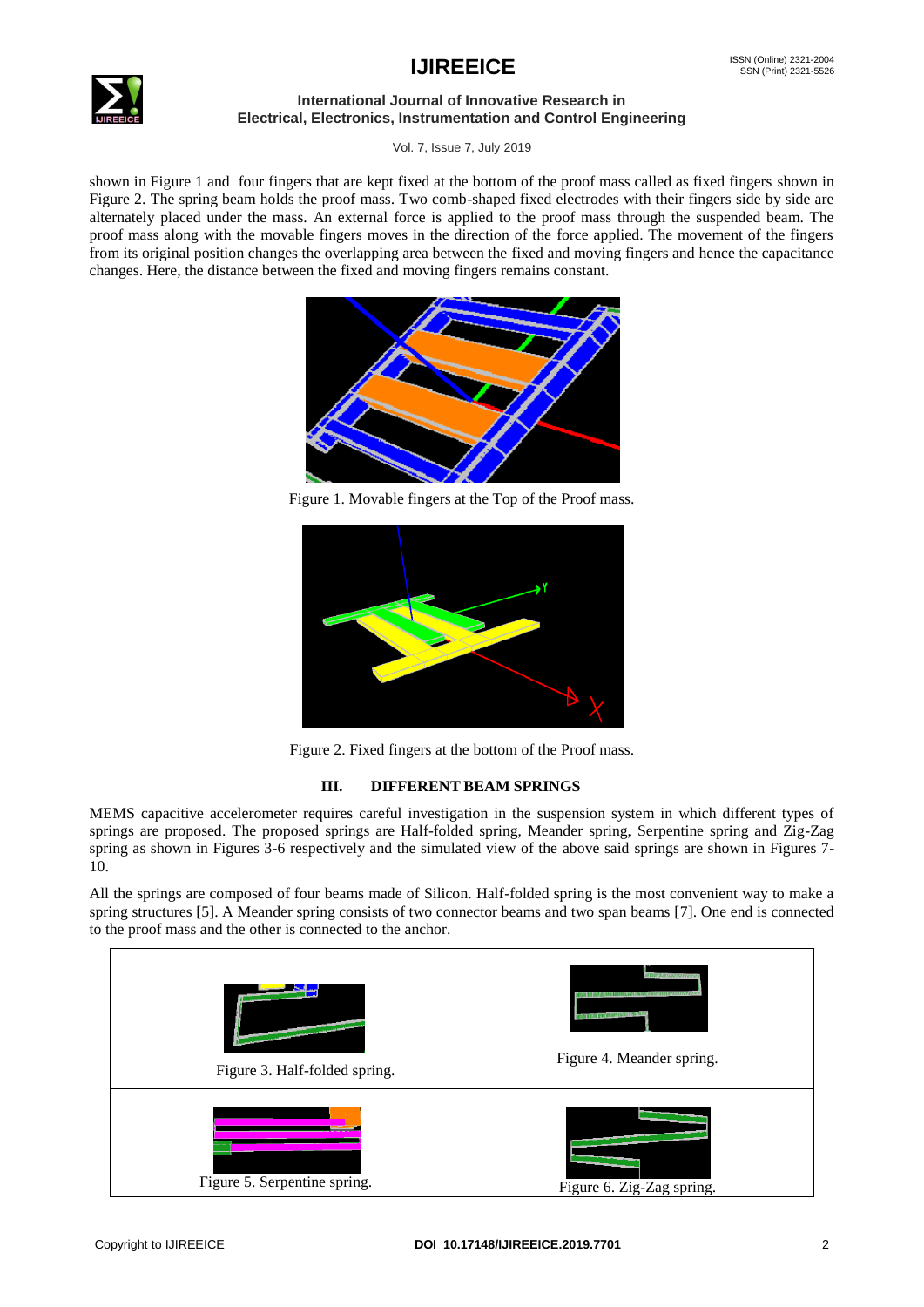

#### **International Journal of Innovative Research in Electrical, Electronics, Instrumentation and Control Engineering**

Vol. 7, Issue 7, July 2019

The Serpentine spring can be defined by repeated meanders and looks like snake-like pattern of the beam segments. Each meander is of length 'a', width 'b'. The beam segments that span the meander width are called span beams or spans. The beam segments that connect the spans are called connector beams or connectors. The parameters of the proposed springs are shown in Table 1.

Table 1. Design parameters of the springs.

| <b>Design parameters</b> | <b>Dimensions</b>           |                               |                                                      |                            |
|--------------------------|-----------------------------|-------------------------------|------------------------------------------------------|----------------------------|
| <b>Springs</b>           | Half-folded                 | Meander                       | Serpentine                                           | $Zig-Zag$                  |
| Length x width           | $1100 \mu m \times 4 \mu m$ | $57.6 \mu m \times 3.2 \mu m$ | $11.5 \,\mathrm{\upmu m}$ x 2.5 $\,\mathrm{\upmu m}$ | 50.5 $\mu$ m x 3.5 $\mu$ m |



Figure 7. Simulated view of Capacitive accelerometer with Half-folded spring.



Figure 8. Simulated view of Capacitive accelerometer with Meander spring.



Figure 9. Simulated view of Capacitive accelerometer with Serpentine spring.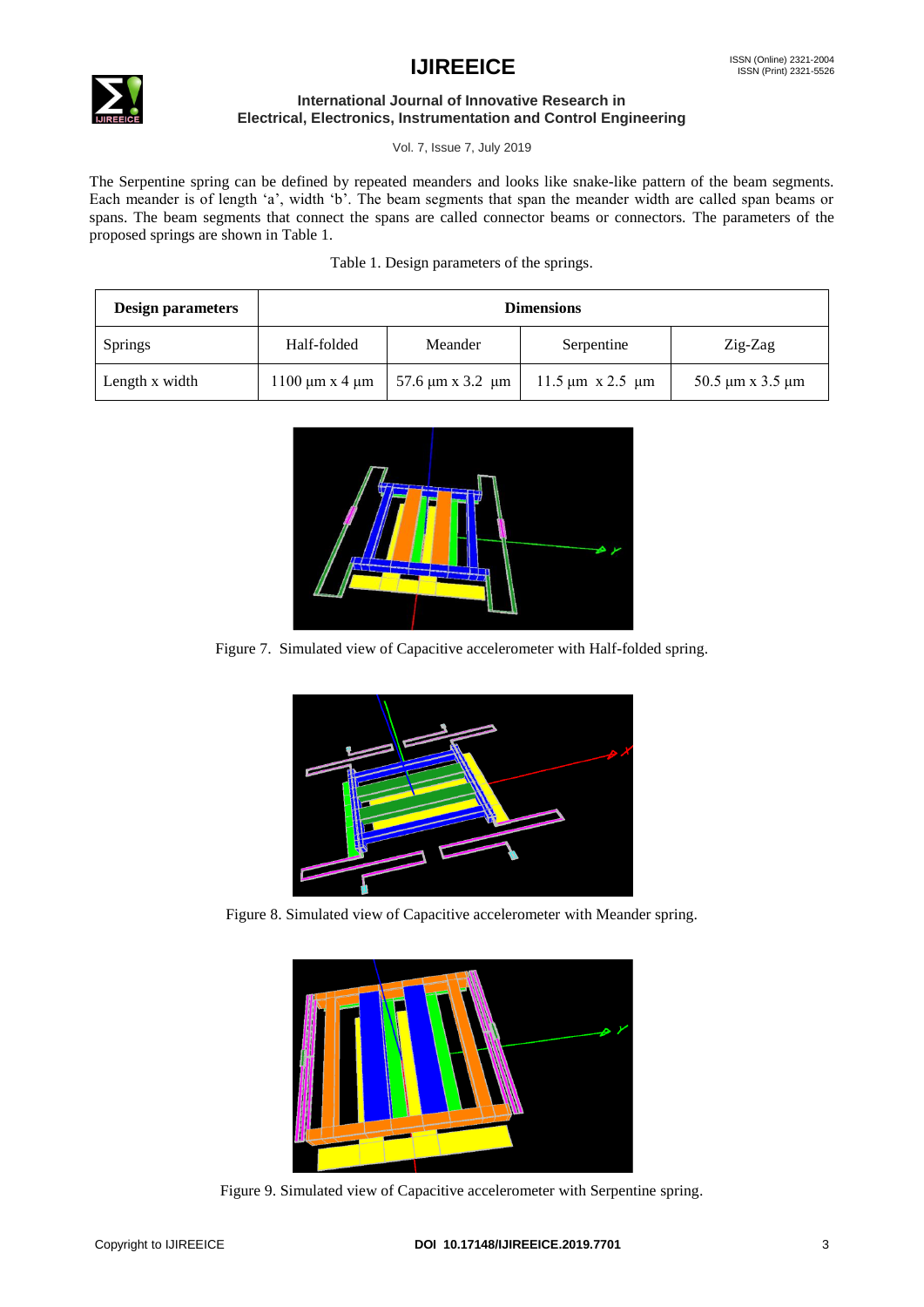

#### **International Journal of Innovative Research in Electrical, Electronics, Instrumentation and Control Engineering**

Vol. 7, Issue 7, July 2019



Figure 10. Simulated view of Capacitive accelerometer with Zig-Zag spring.

#### **3.1 Properties of Silicon**

Single crystal silicon (100) material is selected for accelerometer structure. Silicon is almost an ideal structural material; it has about the same Young"s modulus as steel but is as light as aluminium. The melting point of silicon is  $1400^{\circ}$ C and the thermal expansion co-efficient are much less than steel which makes it dimensionally stable even at high temperatures. Electrically conductive silicon with resistivity 0.1  $\Omega$ -cm is selected for the proof-mass [2]. The material properties of silicon used in the research are given in Table 2[14].

|  |  |  | Table 2. Material properties of Silicon. |
|--|--|--|------------------------------------------|
|--|--|--|------------------------------------------|

| <b>Material property</b>          | <b>Silicon</b>                       |
|-----------------------------------|--------------------------------------|
| $\Sigma_{\rm v}$ (yield strength) | $7 \times 10^9$ n/m <sup>2</sup>     |
| $\mathbf E$ (Young's modulus)     | $170 \times 10^{9}$ n/m <sup>2</sup> |
| $\mathbf v$ (Poisson's ratio)     | 0.28                                 |
| $P$ (density)                     | $2.3$ g/cm <sup>3</sup>              |

#### **3.2 Analytical Design**

Mathematical equations are used for the calculations of mass, spring stiffness, cross-axis sensitivity and natural frequency.

The displacements of the proof mass along with the movable fingers are in y-direction at various accelerations that ranges from 0-2g. The displacement of the proof mass for half folded spring can be expressed as [6],

$$
\delta = \frac{\rho \text{Sal}^3}{2\text{Eb}^3} \text{ in } \mu\text{m}
$$
 (1)

where  $ρ$  is the density of the mass in g/m<sup>3</sup> S is the area of the mass in m<sup>2</sup> a is the acceleration in  $m/s^2$ E is the Young's modulus in  $N/m^2$ b is the width of the beam in µm and L is the length of the beam in µm.

#### **3.3 Spring Stiffness**

Spring stiffness  $K_s$  depends on the geometry of silicon beam and Young's modulus of the material. The spring constant determines the extent of displacement of the proof mass. The total spring constant of the structure "K" is the sum of the spring constants of the individual spring [8-10]

 $K = 4K_s$  (2)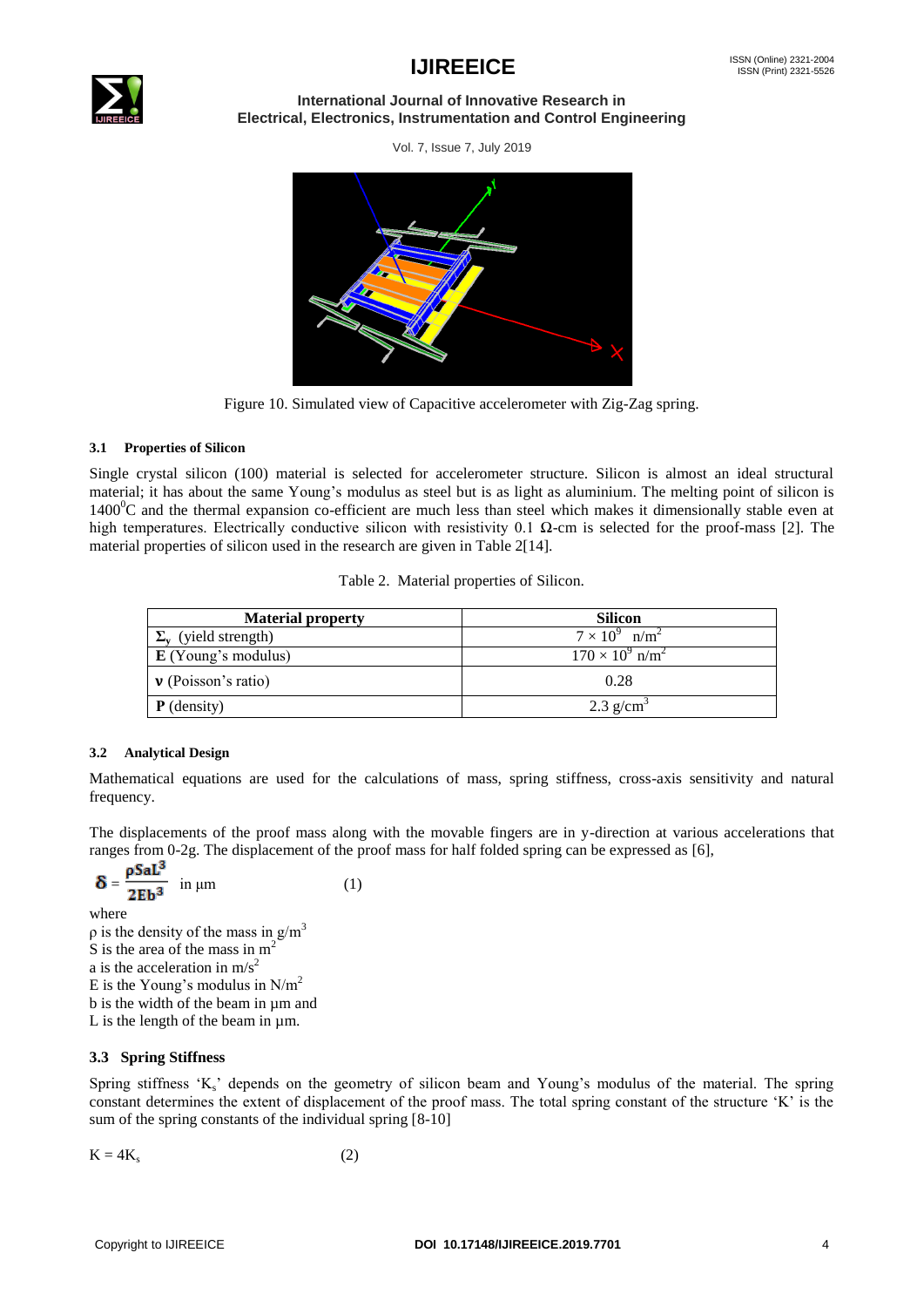

#### **International Journal of Innovative Research in Electrical, Electronics, Instrumentation and Control Engineering**

Vol. 7, Issue 7, July 2019

$$
\mathbf{K}_{s} = \begin{cases} \frac{24EI}{L^{3}} & \text{in } \frac{N}{m}, \text{for Half} - \text{folded spring} \\ \left(\frac{8a^{3} + 2b^{3}}{3EI} + \frac{ab(3b + 15a)}{3GI} - \frac{a^{2}(\frac{2a}{EI} + \frac{3b}{GI})^{2}}{2(\frac{a}{EI} + \frac{b}{GI})} - \frac{b^{2}}{2}(\frac{a}{GI} + \frac{b}{EI})\right)^{-1} & (3, 4) \\ 0 & \text{if } 3EI \end{cases}
$$
\n
$$
\mathbf{G} = \frac{E}{2(1+\theta)}
$$
\n
$$
\tag{5}
$$

$$
\mathbf{J} = \frac{1}{3}t^3b\left\{1-\frac{192}{\pi^5}\frac{t}{b}\sum_{i=1,odd}\frac{1}{i^5}tanh[\frac{imb}{2t})\right\}\tag{6}
$$

where

J is the torsion constant. a is the acceleration in  $m/s^2$ . b is the width of the beam in µm. I is the moment of inertia in kg.  $m^2$ . G is the torsion modulus. E is the Young's modulus in  $N/m^2$  and L is the length of the beam in µm.

The specifications for the design parameter of the capacitive accelerometer is shown in Table 3.

Table 3. Specifications of the accelerometer.

| <b>Parameters</b>              | Values   |
|--------------------------------|----------|
| Acceleration range             | $0 - 29$ |
| Non-linearity                  |          |
| Displacement of the proof mass | 10 µm    |

Table 4 shows the length, width and thickness of the fixed and moving fingers represented as  $\mathbf{l}_1$ ,  $\mathbf{w}_1$ ,  $\mathbf{t}_1$  and  $\mathbf{l}_2$ ,  $\mathbf{w}_2$ ,  $\mathbf{t}_2$ respectively. Area of the proof mass is **a,** beam length, width and thickness are denoted as **L**, **b**, **t** respectively and **d** is the distance between the fixed and moving fingers.

| Table 4. Design parameters of the capacitive accelerometer. |  |
|-------------------------------------------------------------|--|
|-------------------------------------------------------------|--|

| <b>Design Parameters</b>                      | <b>Dimensions</b>                           |
|-----------------------------------------------|---------------------------------------------|
| Area of the proof mass (a)                    | $6.56 \times 10^{-8}$ m <sup>2</sup>        |
| Number of fingers $(N)$                       |                                             |
| Fixed fingers $(l_1 \times w_1 \times t_1)$   | 1600 μm $\times$ 22 μm $\times$ 0.3 μm      |
| Movable fingers $(l_2 \times w_2 \times t_2)$ | $1600 \mu m \times 22 \mu m \times 3 \mu m$ |
| Beam $(L \times b \times t)$                  | 1100 μm $\times$ 4 μm $\times$ 0.3 μm       |
| Distance between the fingers $(d)$            | 3 um                                        |

#### **IV. SIMULATION ANALYSES**

The displacement, change in capacitance, cross-axis sensitivity, voltage analysis and natural frequency were studied from the response of the accelerometer which is subjected to the accelerations from 0-2g.

#### **4.1 Displacement Analysis**

The acceleration under the range of 0-2g is given to the proof mass in y-direction for all the four spring structures. The displacement of the proof mass in y direction is greater compared to the displacement in x direction and z direction for all the beam spring structures and the response thus obtained are shown in Figure 11.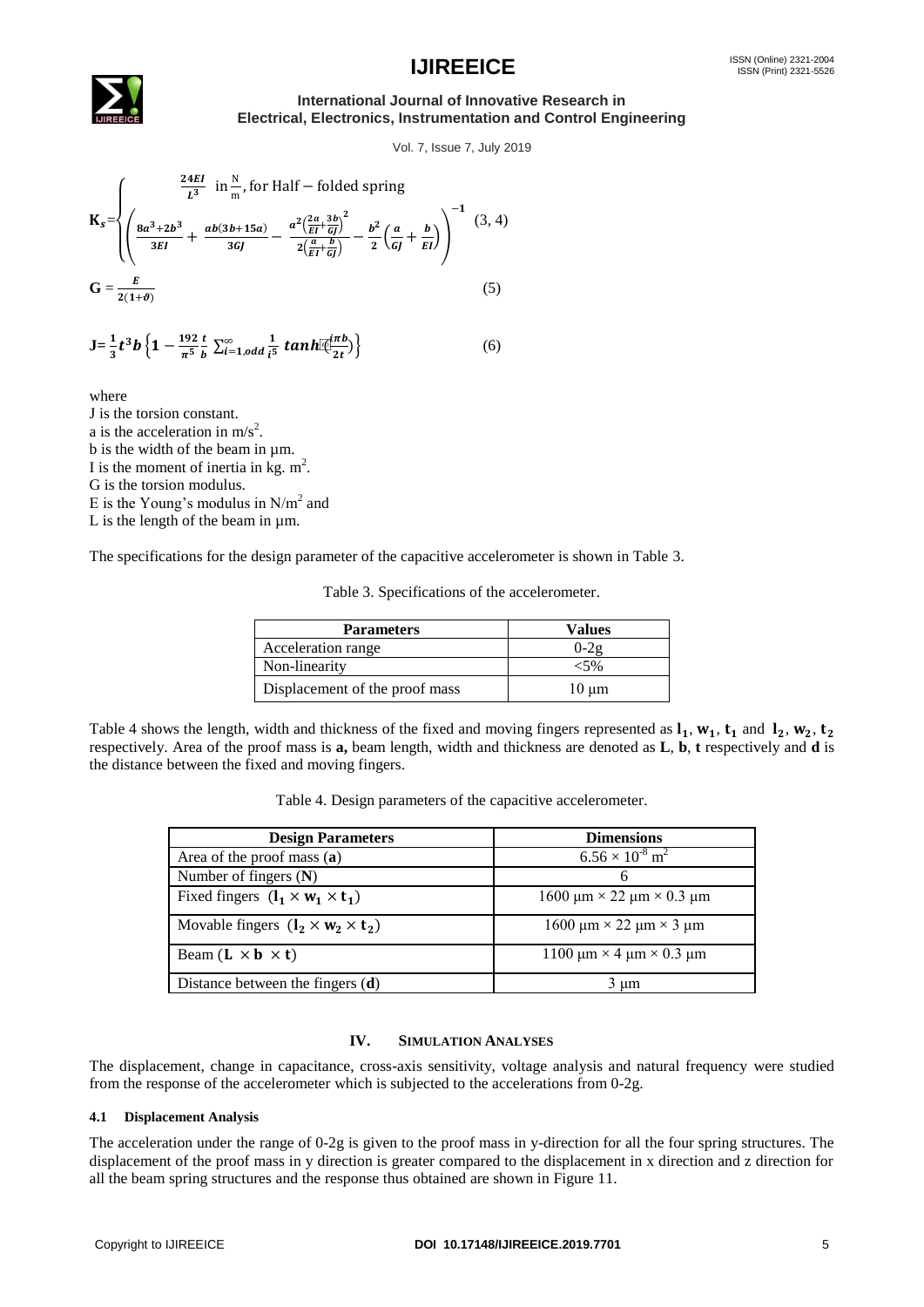

#### **International Journal of Innovative Research in Electrical, Electronics, Instrumentation and Control Engineering**

Vol. 7, Issue 7, July 2019



Figure 11. Acceleration Vs Displacement of the beam with various springs.

Further, the displacement has been theoretically evaluated using Equation (1) for different accelerations ranging from 0-2 g. These values are very closely matches with the simulation results shown in Figure 11.

The displacement error can be obtained by using the formula,

$$
error = \frac{\delta_T - \delta_S}{\delta_T} \times 100 \tag{7}
$$

From the Equation (7),  $\delta_T$  is the theoretical displacement of the proof mass and  $\delta_s$  is the displacement obtained by simulation.

#### **4.2 Cross-axis Sensitivity Analysis**

Cross-axis sensitivity is a measure of how much the output is seen on one axis when acceleration is imposed on other axis. From Figure 11, the displacement of the proof mass along x and z direction is small compared to the displacement in y direction for the four springs and hence the cross axis sensitivity is estimated in y-axis as shown in Table 5.

| <b>Springs</b>     |                                                                                | Cross-axis Sensitivity in y-axis<br>$(\mu m/g)$ |
|--------------------|--------------------------------------------------------------------------------|-------------------------------------------------|
| <b>Half-folded</b> |                                                                                | 5.04438                                         |
| <b>Meander</b>     | <b>MERCEEFARTS EXTRACT</b><br><u> 1979's AND AND STATISTIC ON THE USE OF T</u> | 5.58973                                         |
| <b>Serpentine</b>  |                                                                                | 5.04533                                         |
| Zig-Zag            |                                                                                | 5.96723                                         |

Table 5. Cross-axis sensitivity of the springs in y- direction.

Thus, the accelerometers for all the four springs show excellent cross – axis sensitivity in y- axis [11]. Cross-axis sensitivity can be estimated by using the formula,

#### **Cross-axis sensitivity = max.displacement / gravity, in**  $\mu$ **m/g** (8)

When comparing all the four spring structures from the Table 5, the cross-axis sensitivity is low in Half-folded spring and Serpentine spring.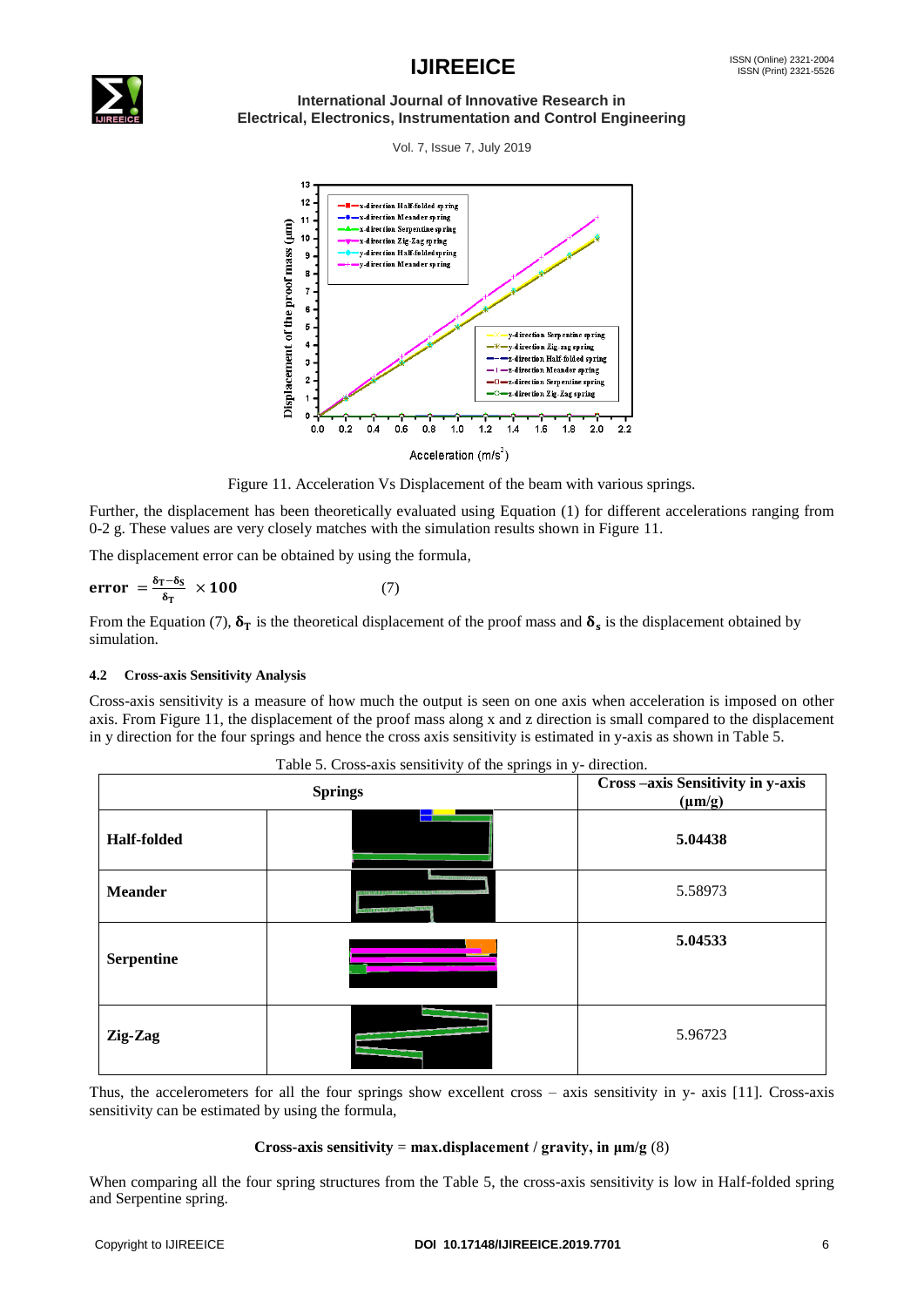

**International Journal of Innovative Research in Electrical, Electronics, Instrumentation and Control Engineering**

Vol. 7, Issue 7, July 2019

#### **4.3 Capacitance Analysis**

When there is no acceleration, the overlapping area between fixed fingers and moving fingers remains no change. The static capacitance can be expressed as[7]

$$
\mathbf{C_0} = \frac{\mathbf{N}\mathbf{\varepsilon_0} \mathbf{A}}{2\mathbf{d}} \tag{9}
$$

When the acceleration is applied to the proof mass, the overlapping area between the fixed fingers and the moving fingers changes. The change in the capacitances  $C_1$ ,  $C_2$  and the difference in capacitance  $\Delta C$  for a linear displacement of the proof mass in y direction can be obtained by the formula [7]

| C <sub>1</sub> | $=\frac{N\epsilon_0 L (w_d+\delta)}{N}$ | (10) |
|----------------|-----------------------------------------|------|
|                | 2d                                      |      |

$$
C_2 = \frac{N\epsilon_0 L (w_d - \delta)}{2d} \tag{11}
$$

$$
\Delta C = C_1 - C_2 \tag{12}
$$

where,

 $\epsilon_0$  is the permittivity of free space in F/m.

 $w_d$  is the width of the overlapping fingers in  $\mu$ m.

 $L$  is the length of the overlapping fingers in  $\mu$ m.

d is the distance between the moving fingers and fixed

fingers are in μm and

N is the number of fixed fingers.

The system exhibits differential capacitances as one side of the capacitance increases and the other side of the capacitance decreases. Capacitance thus obtained for different accelerations is listed in Table 6.



Figure 12. Simplified structure of a differential capacitive sensing.

| Acceleration $(m/s^2)$ | Theoretical value of<br>Capacitances<br>$(\Delta C = C_1 - C_2)$ |  |  |
|------------------------|------------------------------------------------------------------|--|--|
| 0                      |                                                                  |  |  |
| 0.2                    | 17.863                                                           |  |  |
| 0.4                    | 35.735                                                           |  |  |
| 0.6                    | 53.127                                                           |  |  |
| 0.8                    | 71.47                                                            |  |  |
| 1                      | 84.33                                                            |  |  |
| 1.2                    | 107.25                                                           |  |  |
| 1.4                    | 123.989                                                          |  |  |
| 1.6                    | 142.14                                                           |  |  |
| 1.8                    | 160.784                                                          |  |  |
| $\overline{c}$         | 177.074                                                          |  |  |

Table 6. Capacitances obtained at different acceleration.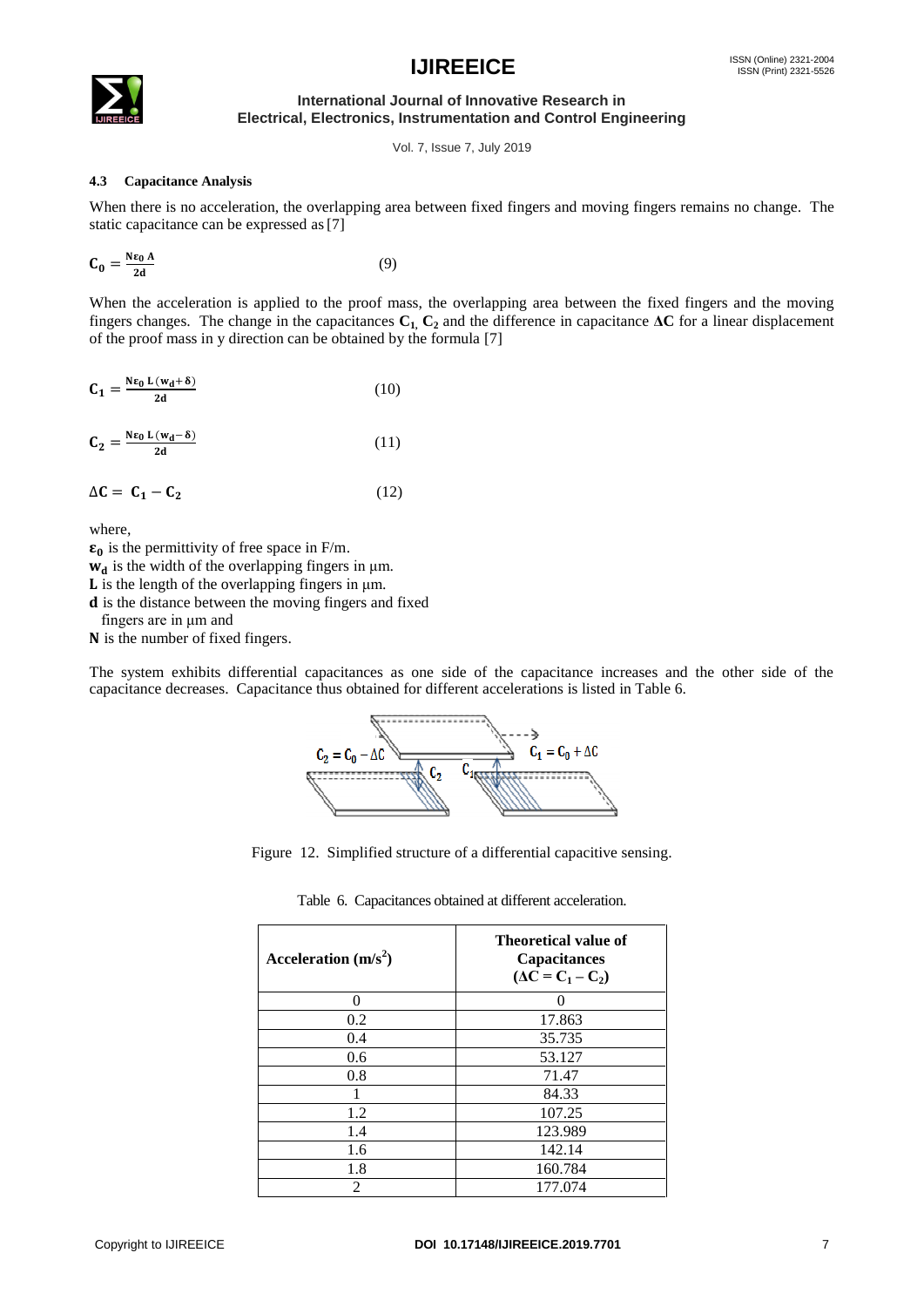

#### **International Journal of Innovative Research in Electrical, Electronics, Instrumentation and Control Engineering**

Vol. 7, Issue 7, July 2019

A linear increase in capacitance  $C_1$  and a linear decrease in capacitance  $C_2$  for the given accelerations can be seen in Figure 13.



Figure 13. Acceleration Vs Capacitance change for different springs.

#### **4.4 Output Voltage Analysis**

The capacitances C<sub>1</sub> and C<sub>2</sub> obtained at various acceleration levels are used to evaluate  $\Delta C$  and V<sub>0</sub> subsequently. The output voltage  $V_0$  linearly varies with the applied accelerations.  $V_x$  is the input or applied voltage to the proof mass. The  $V_0$  was calculated using the formula [12],

$$
V_0 = \frac{c_1 - c_2}{c_1 + c_2} V_x
$$
 (13)

#### **4.5 Non-linearity Analysis**

The percentage non-linearity of the output voltage can be estimated by end point method,

$$
\% NL = \frac{v_{oi} - v_{ol}}{v_{ol} - v_{off}} \times 100 \tag{14}
$$

From the Equation (14),  $V_{oi}$  is the preferable output voltage which is obtained from the midpoint.  $V_{ol}$  is voltage taken if the output characteristic coincided with the end point[13] as shown in Figure 14.



Figure 14. Acceleration Vs Output Voltage.